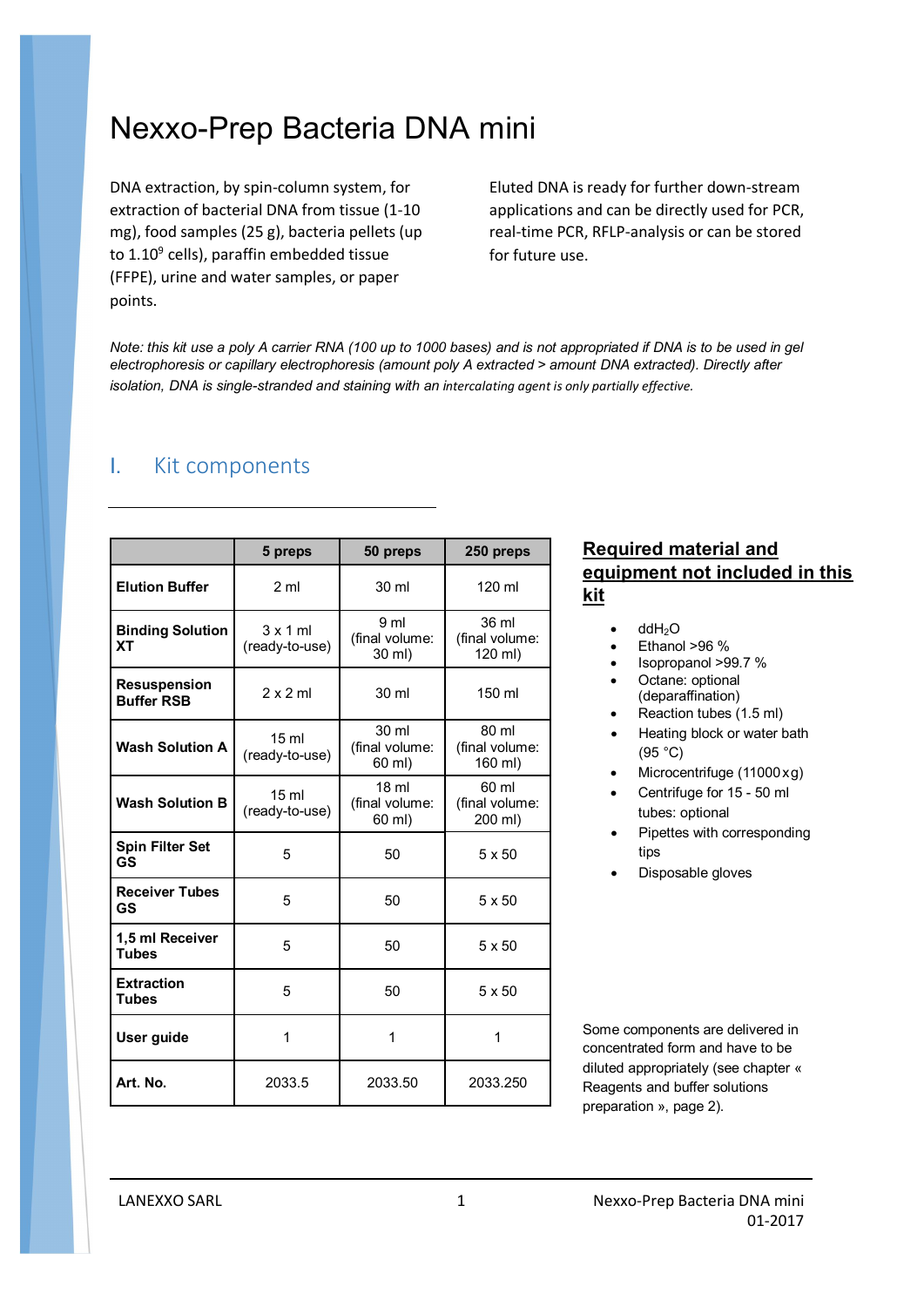## II. Storage and stability

All kit components should be stored at room temperature (15-30 °C).

Ethanol and isopropanol are volatile compounds. Keep **Wash Solution A**, **Wash Solution B and Binding Solution XT** tightly closed.

Check solutions for absence of precipitates before use. Redisolve precipitates by heating (< 30 °C).

*Note: all kit components are stable for at least 12 months.*

## III. Reagents and buffer solutions preparation

### 1. Kit 5 extractions:

*Note: in the 5 extractions kit, Binding Solution XT, Wash Solution A and Wash Solution B are delivered ready-to-use.*

### 2. Kit 50 extractions:

- Add 21 ml of >99.7 % isopropanol to the **Binding Solution XT**. Mix by intensive shaking by inverting for 1 min. Store the bottle tightly closed. **Mix briefly, by inverting several times, before use.**
- Add 30 ml of >96 % ethanol to the **Wash Solution A**. Mix briefly and store the bottle tightly closed.
- Add 42 ml of >96 % ethanol to the **Wash Solution B**. Mix briefly and store the bottle tightly closed.

### 3. Kit 250 extractions:

- Add 84 ml of >99.7 % isopropanol to the **Binding Solution XT**. Mix by intensive shaking by inverting for 1 min. Store the bottle tightly closed. **Mix briefly, by inverting several times, before use.**
- Add 80 ml of >96 % ethanol to the **Wash Solution A**. Mix briefly and store the bottle tightly closed.
- Add 140 ml of >96 % ethanol to the **Wash Solution B**. Mix briefly and store the bottle tightly closed.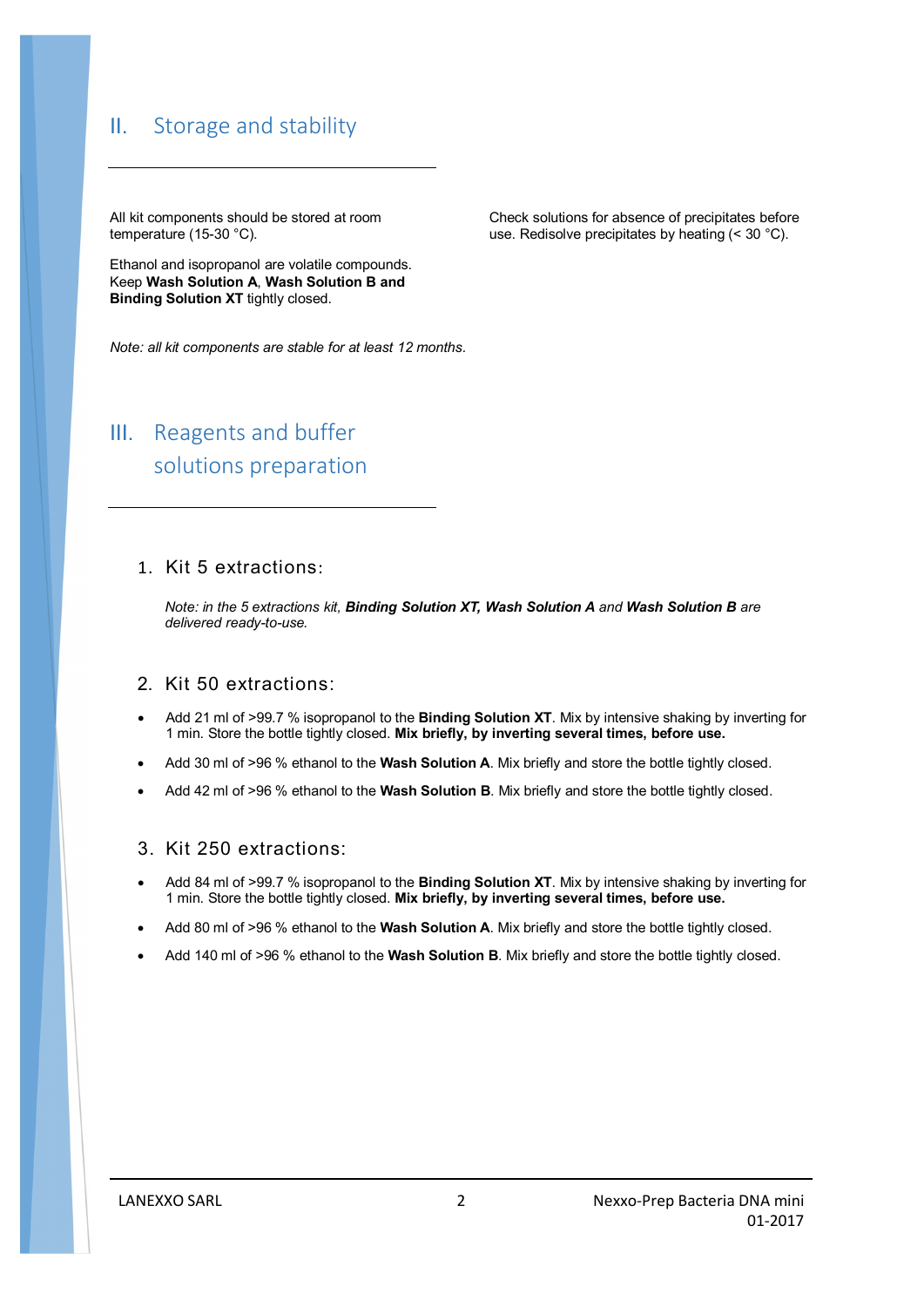## IV. Protocol 1: bacterial DNA extraction from swab

## **Before starting**

- **Ensure that reagents/buffers preparation** has been done (see chapter "Reagents and buffer solutions preparation", page 2).
- Check solutions for absence of precipitates before use. If necessary resuspend precipitates by heating (< 30 °C).

*Note: To prevent contamination, use new pipet tip for each pipetting step.*

- Preheat a heating block or water bath (37 °C, 65 °C and 95 °C will be required).
- The last step needs **Elution buffer** heated at 65 °C. Warm up in due time required volume of **Elution buffer** in a 2 ml tube (tube not supplied).

# **Lysis of Gram positive bacteria**

Depending on bacteria type, start with step 1a (Gram +) or step 1b (Gram -)

|    | PIUIII PUUILI                                                                                                                                                 |
|----|---------------------------------------------------------------------------------------------------------------------------------------------------------------|
| 1a | Put the swab into the <b>Extraction</b><br>tube                                                                                                               |
|    | Add 400 µl of Resuspension<br><b>Buffer RSB</b>                                                                                                               |
|    | Mix by stirring the swab                                                                                                                                      |
|    | Cut the swab and close the<br><b>Extraction tube</b>                                                                                                          |
|    | Incubate in a heating block, 10<br>min. at 37 $^{\circ}$ C                                                                                                    |
|    | Incubate in a heating block, 10<br>min. at 65 °C (if the transition from<br>37 °C to 65 °C is very time-<br>consuming, increase incubation<br>time by 2 min.) |
|    | Note: if the transition from 37 °C to 65 °C<br>is longer than 7 min., increase incubation<br>time by more than 2 min.                                         |
|    | Squeeze the swab on the inner<br>tube wall and remove it from the<br><b>Extraction tube</b>                                                                   |
|    | Incubate Extraction tube in a<br>heating block, 5 - 10 min. at 95 °C                                                                                          |
|    | Note: incubation under continuous<br>shaking increase lysis efficiency                                                                                        |
|    | Proceed with step 2 « DNA<br>adsorption to Spin filter GS »                                                                                                   |

|    | Lysis of Gram negative bacteria                                                             |
|----|---------------------------------------------------------------------------------------------|
| 1b | Put the swab into the <b>Extraction</b><br>tube                                             |
|    | Add 400 µl of Resuspension<br><b>Buffer RSB</b>                                             |
|    | Mix by stirring the swab                                                                    |
|    | Cut the swab and close the<br><b>Extraction tube</b>                                        |
|    | Incubate in a heating block, 10<br>min at 65 $^{\circ}$ C                                   |
|    | Squeeze the swab on the inner<br>tube wall and remove it from the<br><b>Extraction tube</b> |
|    | Incubate Extraction tube in a<br>heating block, 5 - 10 min. at<br>95 °C                     |
|    | Note: incubation under continuous<br>shaking increase lysis efficiency                      |
|    | Proceed with step 2 « DNA<br>adsorption to Spin filter GS »                                 |

Steps 2 to  $5 \rightarrow$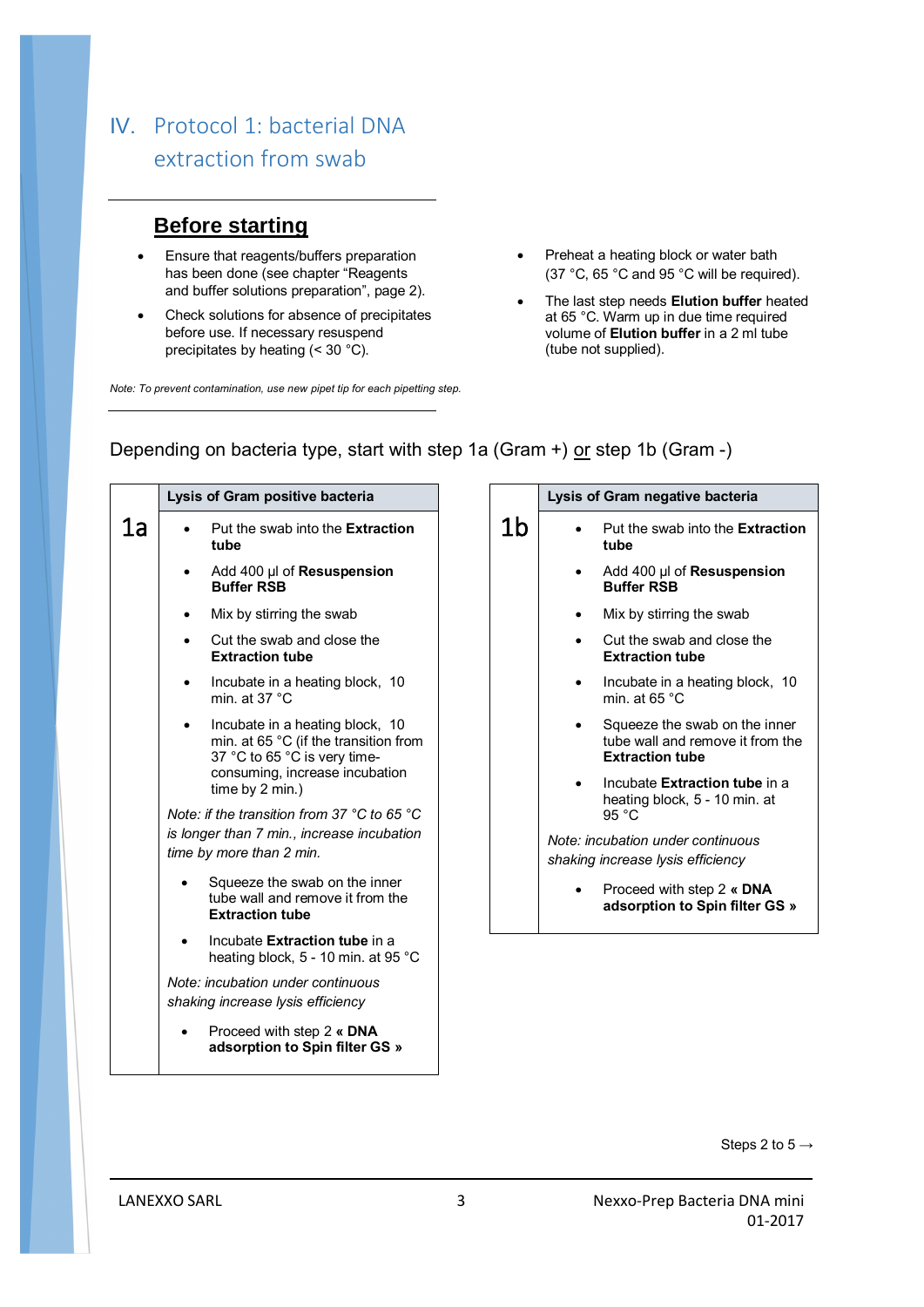|   | DNA adsorption to Spin filter GS                                                                |
|---|-------------------------------------------------------------------------------------------------|
| 2 | Add 400 µl of Binding Solution<br>XТ                                                            |
|   | Vortex briefly                                                                                  |
|   | Transfer the entire sample<br>mixture into a Spin Filter Set<br><b>GS</b> (filter with tube)    |
|   | Incubate 1 min. at room<br>temperature                                                          |
|   | Centrifuge 2 min. at 11000 x g                                                                  |
|   | Discard the flow-through and put<br>the Spin filter GS back into the<br><b>Receiver tube GS</b> |

|   | DNA washing, step I                                   |  |  |
|---|-------------------------------------------------------|--|--|
| 3 | Add 500 µl of Wash Solution A                         |  |  |
|   | Centrifuge 1 min. at 11000 x q                        |  |  |
|   | Discard the flow-through and the<br>receiver tube     |  |  |
|   | Put the Spin filter GS into a<br>new Receiver tube GS |  |  |

| DNA washing, step II                                                                            |  |
|-------------------------------------------------------------------------------------------------|--|
| Add 600 µl of Wash Solution B                                                                   |  |
| Centrifuge 1 min. at 11000 x g                                                                  |  |
| Discard the flow-through and put<br>the Spin filter GS back into the<br><b>Receiver tube GS</b> |  |
| Centrifuge 4 min. at max. speed<br>in order to remove remaining<br>ethanol                      |  |

#### **Elution of bacterial DNA**

5

- Put the **Spin filter GS** into a new **1.5 ml Receiver tube**
	- Add 100 200 µl of **Elution buffer** (preheated at 65 °C)
	- Incubate 1 min. at room temperature
	- Centrifuge 1 min. at 11000 x g
	- Store the eluted bacterial DNA at +4°C

*Note: depending on desired yield and concentration, DNA can be eluted with more (max. 200 µl) or less (min. 50 µl) elution buffer.* 

*Higher yield is reached when eluting twice (2 x 100 µl for instance).*

Eluted DNA is ready for further down-stream applications and can be directly used for PCR, realtime PCR, RFLP-analysis or stored at 4 °C for several weeks.

For long-time storage, store eluted DNA at -20 °C.

**Warning !:** Nexxo-Prep Bacteria DNA mini kit use a poly A **carrier RNA** and is not appropriated if DNA is directly used in gel electrophoresis or capillary electrophoresis.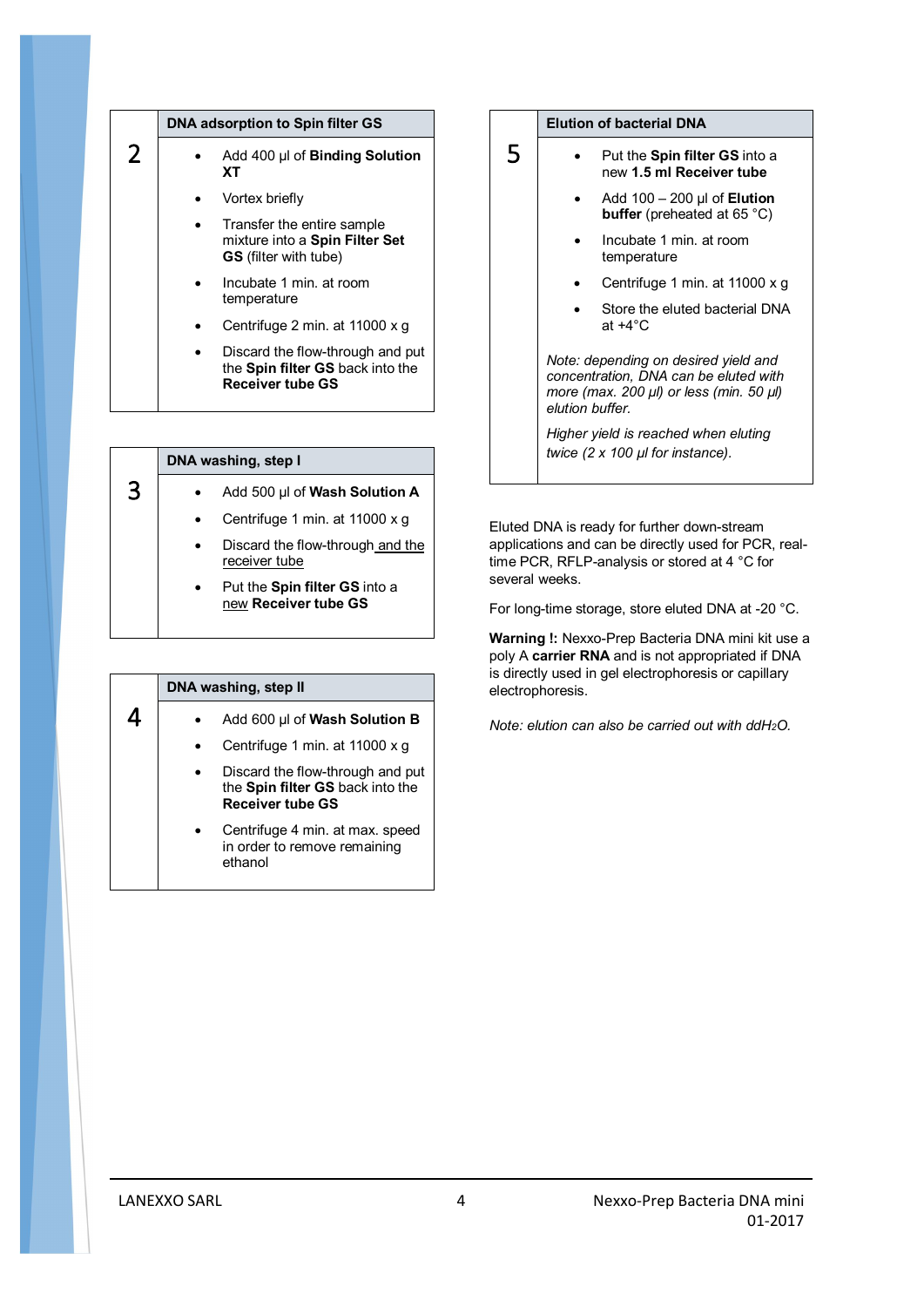## V. Protocol 2: DNA extraction from bacteria pellets

### **Before starting**

- **Ensure that reagents/buffers preparation** has been done (see chapter "Reagents and buffer solutions preparation", page 2).
- Check solutions for absence of precipitates before use. If necessary resuspend precipitates by heating (< 30 °C).

*Note: To prevent contamination, use new pipet tip for each pipetting step.*

- Preheat a heating block or water bath (37 °C, 65 °C and 95 °C will be required).
- The last step needs **Elution buffer** heated at 65 °C. Warm up in due time required volume of **Elution buffer** in a 2 ml tube (tube not supplied).

### **Lysis of Gram positive bacteria Lysis of Gram negative bacteria**

Depending on bacteria type, start with step 1a (Gram +) or step 1b (Gram -)

1b

| 1a | Add 400 µl of Resuspension<br>Buffer RSB to the pellet                                                                                                        |
|----|---------------------------------------------------------------------------------------------------------------------------------------------------------------|
|    | Resuspend the pellet by pipetting<br>up and down                                                                                                              |
|    | Transfer the entire suspension in<br>an Extraction tube                                                                                                       |
|    | Vortex briefly                                                                                                                                                |
|    | Incubate in a heating block, 10<br>min. at 37 $^{\circ}$ C                                                                                                    |
|    | Incubate in a heating block, 10<br>min. at 65 °C (if the transition<br>from 37 °C to 65 °C is very time-<br>consuming, increase incubation<br>time by 2 min.) |
|    | Note: if the transition from 37 °C to 65 °C<br>is longer than 7 min., increase incubation<br>time by more than 2 min.                                         |
|    | Incubate Extraction tube in a<br>heating block, 5 - 10 min. at<br>95 °C                                                                                       |
|    | Note: incubation under continuous<br>shaking increase lysis efficiency                                                                                        |
|    | Proceed with step 2 « DNA                                                                                                                                     |

**adsorption to Spin filter GS »**

## Add 400 µl of **Resuspension Buffer RSB** to the pellet

- Resuspend the pellet by pipetting up and down
- Transfer the entire suspension in an **Extraction tube**
- Vortex briefly
- Incubate in a heating block, 10 min. at 65 °C
- Incubate **Extraction tube** in a heating block, 5 - 10 min. at 95 °C

*Note: incubation under continuous shaking increase lysis efficiency* 

> Proceed with step 2 **« DNA adsorption to Spin filter GS »**

> > Steps 2 to  $5 \rightarrow$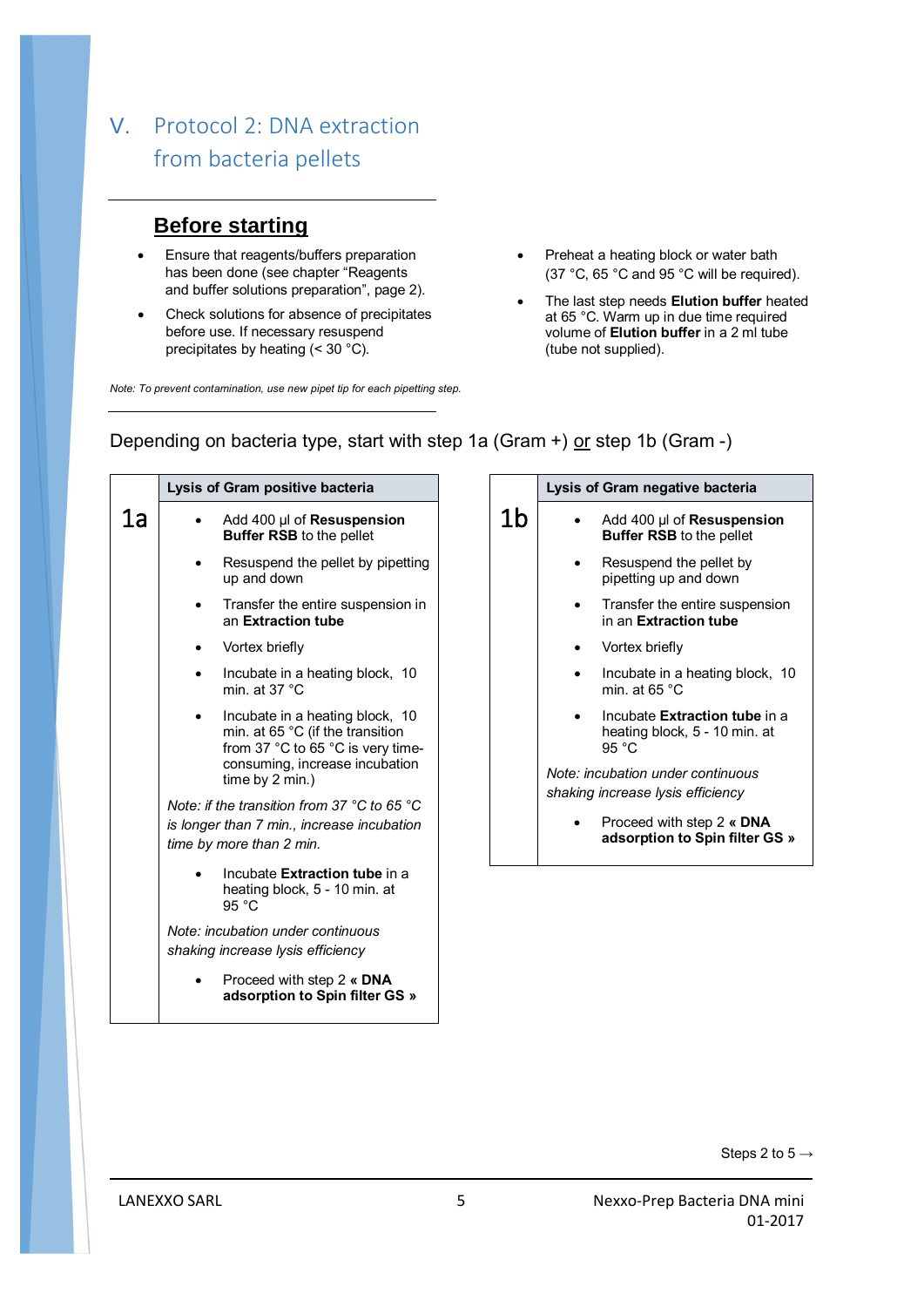|   | DNA adsorption to Spin filter GS                                                                |
|---|-------------------------------------------------------------------------------------------------|
| 2 | Add 400 µl of Binding Solution<br>XТ                                                            |
|   | Vortex briefly                                                                                  |
|   | Transfer the entire sample<br>mixture into a Spin Filter Set<br><b>GS</b> (filter with tube)    |
|   | Incubate 1 min. at room<br>temperature                                                          |
|   | Centrifuge 2 min. at 11000 x g                                                                  |
|   | Discard the flow-through and put<br>the Spin filter GS back into the<br><b>Receiver tube GS</b> |

|   | DNA washing, step I                                   |
|---|-------------------------------------------------------|
| 3 | Add 500 µl of Wash Solution A                         |
|   | Centrifuge 1 min. at 11000 x q                        |
|   | Discard the flow-through and the<br>receiver tube     |
|   | Put the Spin filter GS into a<br>new Receiver tube GS |

| DNA washing, step II                                                                            |  |
|-------------------------------------------------------------------------------------------------|--|
| Add 600 µl of Wash Solution B                                                                   |  |
| Centrifuge 1 min. at 11000 x g                                                                  |  |
| Discard the flow-through and put<br>the Spin filter GS back into the<br><b>Receiver tube GS</b> |  |
| Centrifuge 4 min. at max. speed<br>in order to remove remaining<br>ethanol                      |  |

#### **Elution of bacterial DNA**

5

- Put the **Spin filter GS** into a new **1.5 ml Receiver tube**
	- Add 100 200 µl of **Elution buffer** (preheated at 65 °C)
	- Incubate 1 min. at room temperature
	- Centrifuge 1 min. at 11000 x g
	- Store the eluted bacterial DNA at +4°C

*Note: depending on desired yield and concentration, DNA can be eluted with more (max. 200 µl) or less (min. 50 µl) elution buffer.* 

*Higher yield is reached when eluting twice (2 x 100 µl for instance).*

Eluted DNA is ready for further down-stream applications and can be directly used for PCR, realtime PCR, RFLP-analysis or stored at 4 °C for several weeks.

For long-time storage, store eluted DNA at -20 °C.

**Warning !:** Nexxo-Prep Bacteria DNA mini kit use a poly A **carrier RNA** and is not appropriated if DNA is directly used in gel electrophoresis or capillary electrophoresis.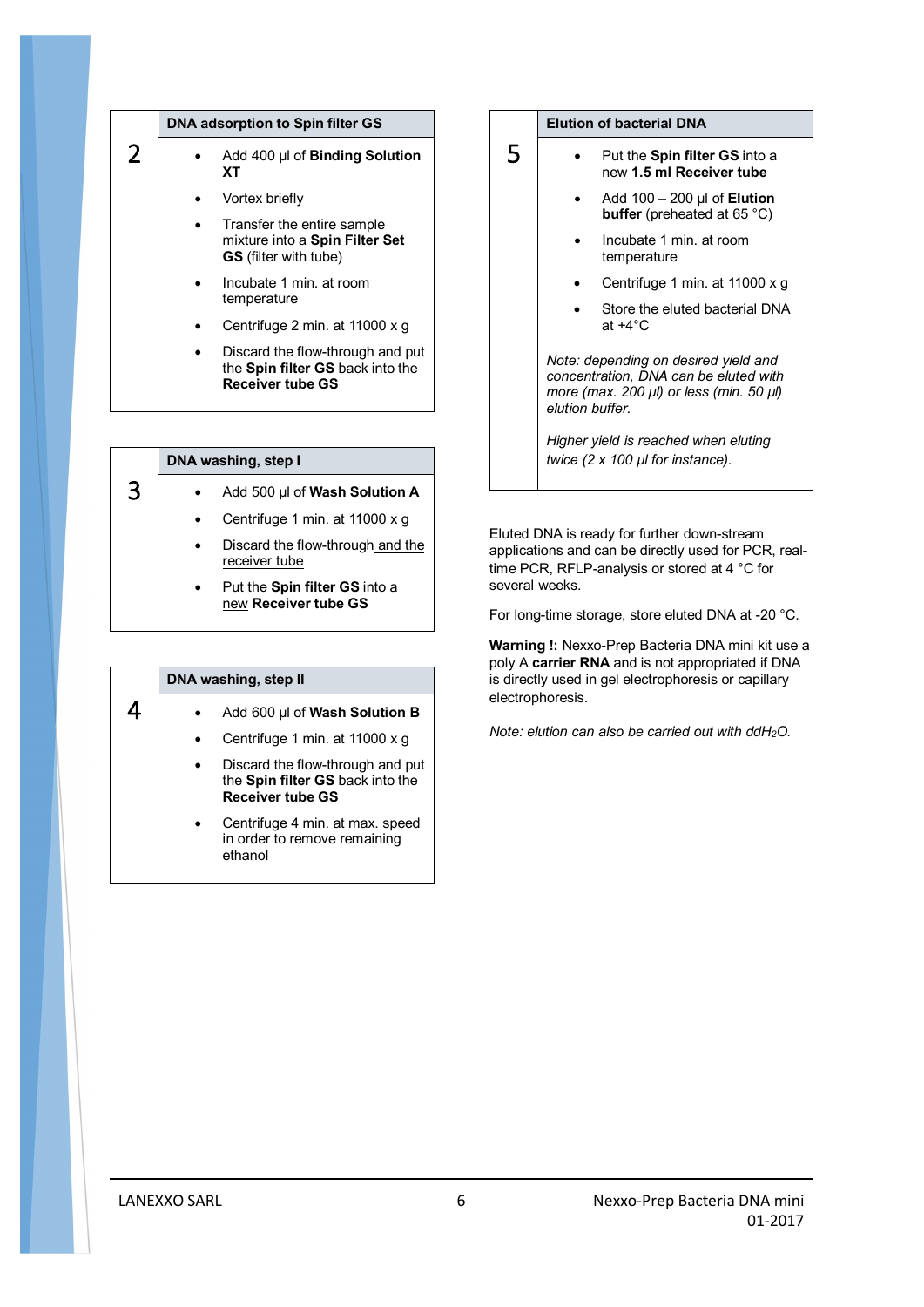## VI. Protocol 3: bacterial DNA extraction from food samples

## **Before starting**

- **Ensure that reagents/buffers preparation** has been done (see chapter "Reagents and buffer solutions preparation", page 2).
- Check solutions for absence of precipitates before use. If necessary resuspend precipitates by heating (< 30 °C).
- Prepare adapted growth media for considered bacteria

*Note: To prevent contamination, use new pipet tip for each pipetting step*

- Preheat a heating block or water bath (37 °C, 65 °C and 95 °C will be required).
- The last step needs **Elution buffer** heated at 65 °C. Warm up in due time required volume of **Elution buffer** in a 2 ml tube (tube not supplied).

|   | <b>Preparation of food sample</b>                                                       |
|---|-----------------------------------------------------------------------------------------|
| Τ | Take 25 g of food sample                                                                |
|   | Homogenise the sample                                                                   |
|   | Add 225 ml of appropriate growth<br>media (Fraser media for<br>instance)                |
|   | Carry out cell culture (e.g.: 24h)                                                      |
|   | Transfer 1 ml of the culture<br>media in a tube                                         |
|   | Centrifuge 3 min. at 11000 x g                                                          |
|   | Remove carefully the whole<br>supernatant and only keep the<br>pellet                   |
|   | Proceed with step 2a (Gram<br>positive bacteria) or step 2b<br>(Gram negative bacteria) |
|   |                                                                                         |

Depending on bacteria type, proceed with step 2a (Gram +) or step 2b (Gram **-**)

|    | Lysis of Gram positive bacteria                                                                                                                               |
|----|---------------------------------------------------------------------------------------------------------------------------------------------------------------|
| 2a | Add 400 µl of <b>Resuspension</b><br><b>Buffer RSB</b> to the pellet                                                                                          |
|    | Resuspend the pellet by pipetting<br>up and down                                                                                                              |
|    | Transfer the entire suspension in<br>an Extraction tube                                                                                                       |
|    | Vortex briefly                                                                                                                                                |
|    | Incubate in a heating block, 10<br>min. at $37 °C$                                                                                                            |
|    | Incubate in a heating block, 10<br>min. at 65 °C (if the transition<br>from 37 °C to 65 °C is very time-<br>consuming, increase incubation<br>time by 2 min.) |
|    | Note: if the transition from 37 $^{\circ}$ C to 65 $^{\circ}$ C<br>is longer than 7 min., increase incubation<br>time by more than 2 min.                     |
|    | Incubate Extraction tube in a<br>heating block, 5 - 10 min. at<br>95 $°C$                                                                                     |
|    | Note: incubation under continuous<br>shaking increase lysis efficiency                                                                                        |
|    | Proceed with step 3 « DNA<br>adsorption to Spin filter GS »                                                                                                   |
|    |                                                                                                                                                               |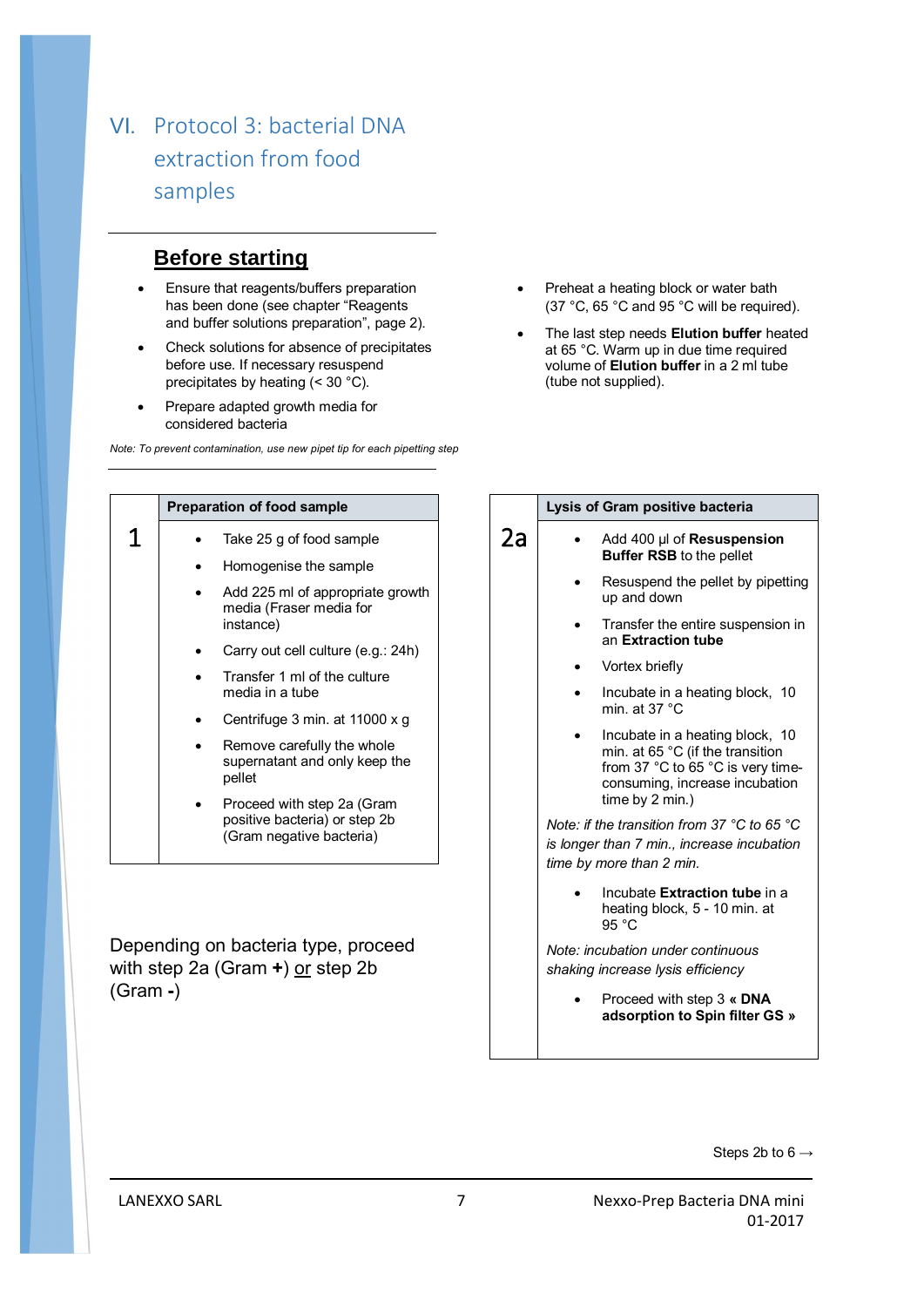|    | Lysis of Gram negative bacteria                                                   |
|----|-----------------------------------------------------------------------------------|
| 2b | Add 400 µl of <b>Resuspension</b><br><b>Buffer RSB</b> to the pellet              |
|    | Resuspend the pellet by<br>pipetting up and down                                  |
|    | Transfer the entire suspension<br>in an Extraction tube                           |
|    | Vortex briefly                                                                    |
|    | Incubate in a heating block, 10<br>min. at 65 $^{\circ}$ C                        |
|    | Incubate Extraction tube in a<br>heating block, 5 - 10 min. at<br>95 $^{\circ}$ C |
|    | Note: incubation under continuous<br>shaking increase lysis efficiency            |
|    | Proceed with step 3 « DNA<br>adsorption to Spin filter GS »                       |

|   | DNA adsorption to Spin filter GS                                                             |
|---|----------------------------------------------------------------------------------------------|
| 3 | Add 400 µl of <b>Binding Solution</b><br>ХT                                                  |
|   | Vortex briefly                                                                               |
|   | Transfer the entire sample<br>mixture into a Spin Filter Set<br><b>GS</b> (filter with tube) |
|   | Incubate 1 min. at room<br>temperature                                                       |
|   | Centrifuge 2 min. at 11000 x q                                                               |
|   | Discard the flow-through and put<br>the Spin filter GS back into the<br>Receiver tube GS     |

|  | DNA washing, step I                                   |
|--|-------------------------------------------------------|
|  | Add 500 µl of Wash Solution A                         |
|  | Centrifuge 1 min. at 11000 x g                        |
|  | Discard the flow-through and the<br>receiver tube     |
|  | Put the Spin filter GS into a<br>new Receiver tube GS |

#### **DNA washing, step II**

5

6

- Add 600 µl of **Wash Solution B**
	- Centrifuge 1 min. at 11000 x g
	- Discard the flow-through and put the **Spin filter GS** back into the **Receiver tube GS**
	- Centrifuge 4 min. at max. speed in order to remove remaining ethanol



- Put the **Spin filter GS** into a new **1.5 ml Receiver tube**
	- Add 100 200 µl of **Elution buffer** (preheated at 65 °C)
	- Incubate 1 min. at room temperature
	- Centrifuge 1 min. at 11000 x g
	- Store the eluted bacterial DNA at +4°C

*Note: depending on desired yield and concentration, DNA can be eluted with more (max. 200 µl) or less (min. 50 µl) elution buffer.* 

*Higher yield is reached when eluting twice (2 x 100 µl for instance).*

Eluted DNA is ready for further down-stream applications and can be directly used for PCR, realtime PCR, RFLP-analysis or stored at 4 °C for several weeks.

For long-time storage, store eluted DNA at -20 °C.

**Warning !:** Nexxo-Prep Bacteria DNA mini kit use a poly A **carrier RNA** and is not appropriated if DNA is directly used in gel electrophoresis or capillary electrophoresis.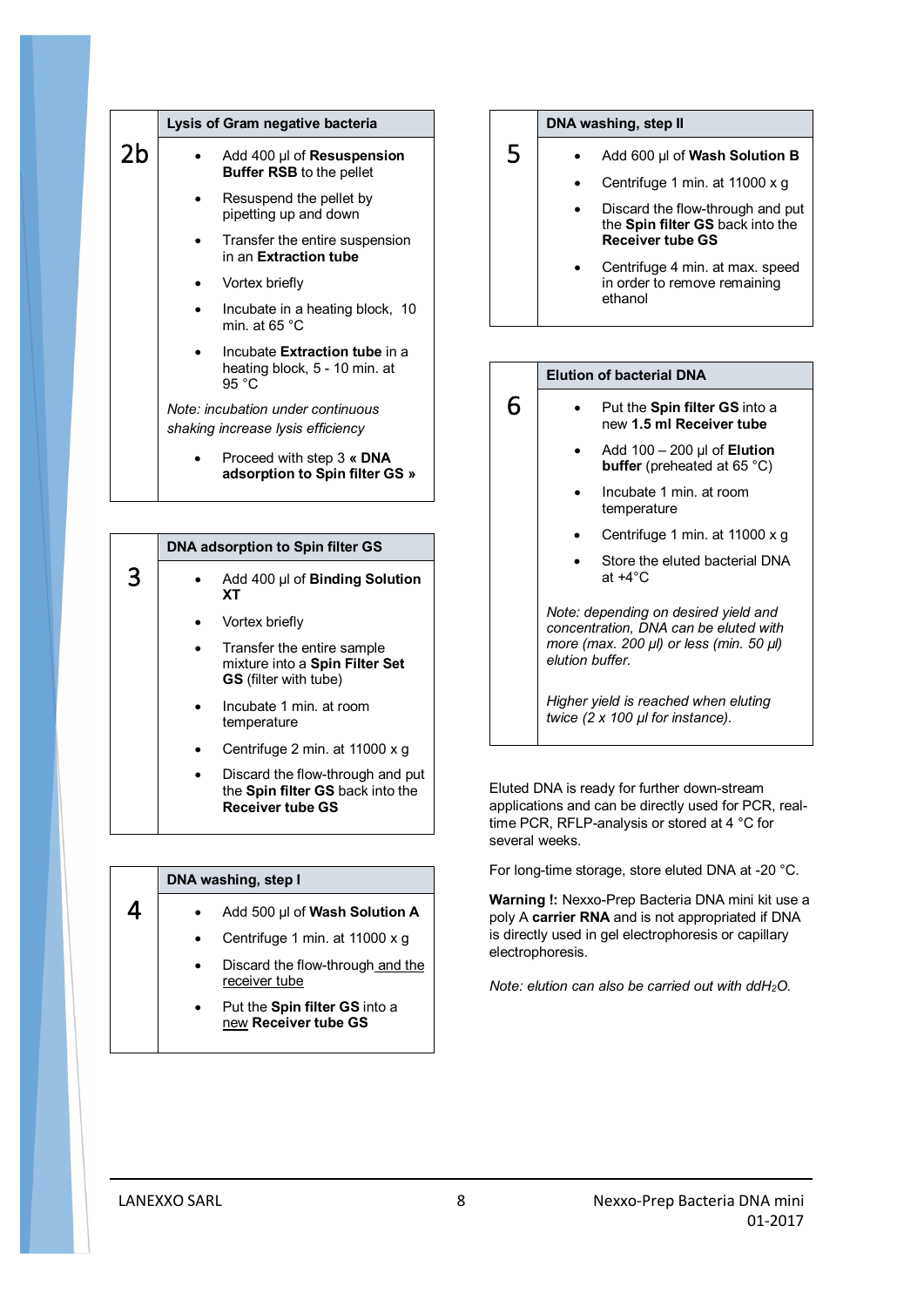## VII. Protocol 4: bacterial DNA extraction from paper points

### **Before starting**

- **Ensure that reagents/buffers preparation** has been done (see chapter "Reagents and buffer solutions preparation", page 2).
- Check solutions for absence of precipitates before use. If necessary resuspend precipitates by heating (< 30 °C).

*Note: To prevent contamination, use new pipet tip for each pipetting step*

- Preheat a heating block or water bath (37 °C, 65 °C and 95 °C will be required).
- The last step needs **Elution buffer** heated at 65 °C. Warm up in due time required volume of **Elution buffer** in a 2 ml tube (tube not supplied).

| <b>Bacteria lysis</b>                                                                                                                                         |
|---------------------------------------------------------------------------------------------------------------------------------------------------------------|
| Put the paper point into an<br><b>Extraction tube</b>                                                                                                         |
| Add 400 µl of Resuspension<br><b>Buffer RSB</b>                                                                                                               |
| Vortex briefly                                                                                                                                                |
| Incubate in a heating block, 10<br>min. at $37 °C$                                                                                                            |
| Incubate in a heating block, 10<br>min. at 65 °C (if the transition<br>from 37 °C to 65 °C is very time-<br>consuming, increase incubation<br>time by 2 min.) |
| Note: if the transition from 37 $\degree$ C to 65 $\degree$ C<br>is longer than 7 min., increase incubation<br>time by more than 2 min.                       |
| Incubate Extraction tube in a<br>heating block, 5 - 10 min. at<br>95 °C                                                                                       |
| Note: incubation under continuous<br>shaking increase lysis efficiency                                                                                        |
| Centrifuge 1 min. at max. speed                                                                                                                               |
| Transfer the whole supernatant<br>into a 1.5 ml tube (not supplied).                                                                                          |
| Note: don't transfer the pellet (the paper<br>point)                                                                                                          |

#### **DNA adsorption to Spin filter GS**

- Add 400 µl of **Binding Solution XT** to the tube containing the supernatant
	- Vortex briefly

2

3

- Transfer the sample mixture into a **Spin Filter Set GS** (filter with tube)
- Incubate 1 min. at room temperature
- Centrifuge 2 min. at 11000 x g
- Discard the flow-through and put the **Spin filter GS** back into the **Receiver tube GS**

# **DNA washing, step I**

- Add 500 µl of **Wash Solution A**
	- Centrifuge 1 min. at 11000 x g
	- Discard the flow-through and the receiver tube
	- Put the **Spin filter GS** into a new **Receiver tube GS**

Steps 4 to  $5 \rightarrow$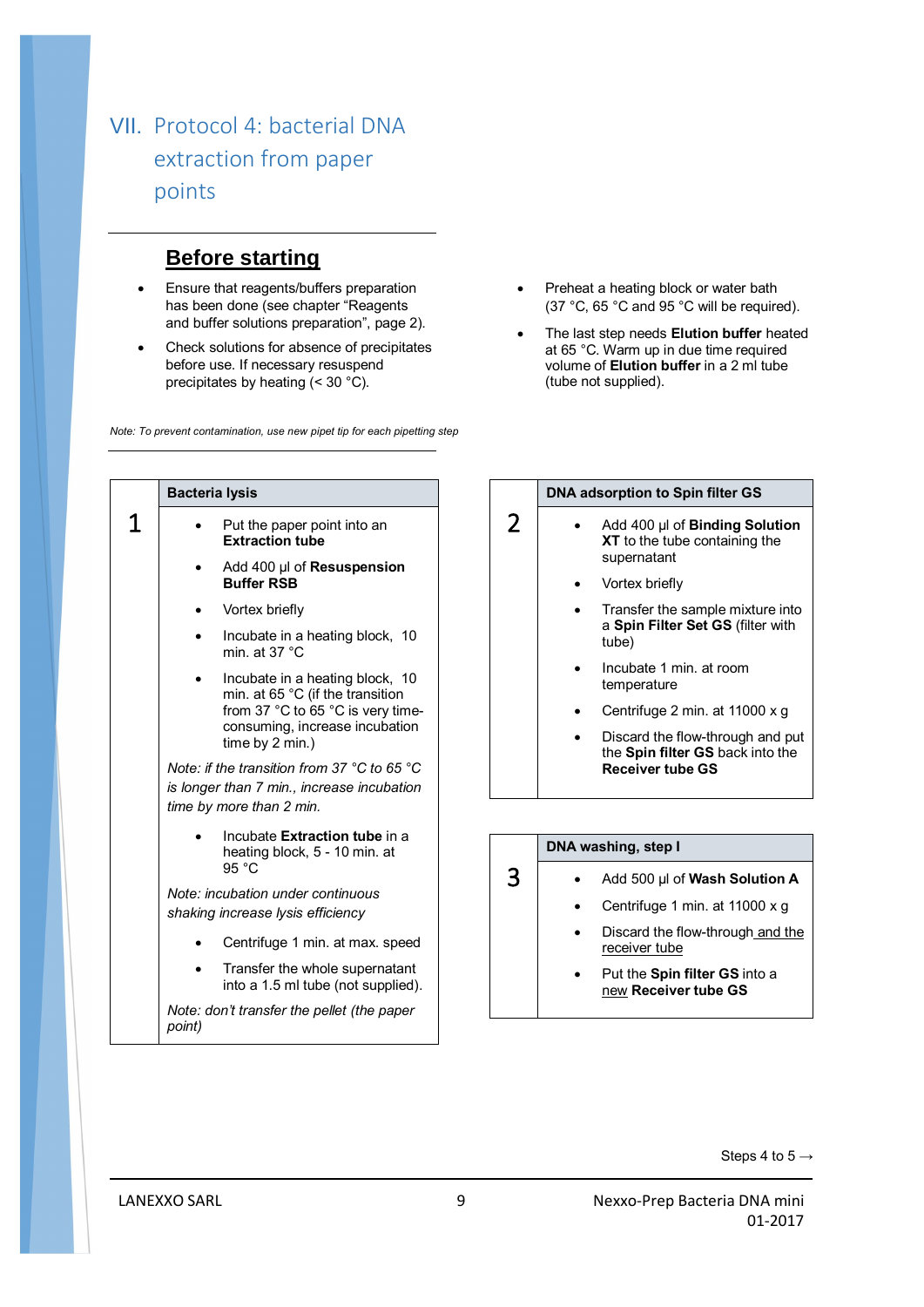| DNA washing, step II                                                                            |
|-------------------------------------------------------------------------------------------------|
| Add 600 µl of Wash Solution B                                                                   |
| Centrifuge 1 min. at 11000 x g                                                                  |
| Discard the flow-through and put<br>the Spin filter GS back into the<br><b>Receiver tube GS</b> |
| Centrifuge 4 min. at max. speed<br>in order to remove remaining<br>ethanol                      |

|   | <b>Elution of bacterial DNA</b>                                                                                            |
|---|----------------------------------------------------------------------------------------------------------------------------|
| 5 | Put the <b>Spin filter GS</b> into a<br>new 1.5 ml Receiver tube                                                           |
|   | Add 200 µl of Elution buffer<br>(preheated at 65 °C)                                                                       |
|   | Note: when 3 or 4 paper points were<br>used, increase <b>Elution buffer</b> volume by<br>200 µl                            |
|   | Incubate 1 min. at room<br>temperature                                                                                     |
|   | Centrifuge 1 min. at 11000 x g                                                                                             |
|   | Store the eluted bacterial DNA<br>at $+4^{\circ}$ C                                                                        |
|   | Note: depending on desired yield and<br>concentration, DNA can be eluted with<br>more or less (min. 50 µl) elution buffer. |
|   | Higher yield is reached when eluting<br>twice.                                                                             |
|   |                                                                                                                            |

Eluted DNA is ready for further down-stream applications and can be directly used for PCR, real-time PCR, RFLP-analysis or stored at 4 °C for several weeks.

For long-time storage, store eluted DNA at -20 °C.

**Warning !:** Nexxo-Prep Bacteria DNA mini kit use a poly A **carrier RNA** and is not appropriated if DNA is directly used in gel electrophoresis or capillary electrophoresis.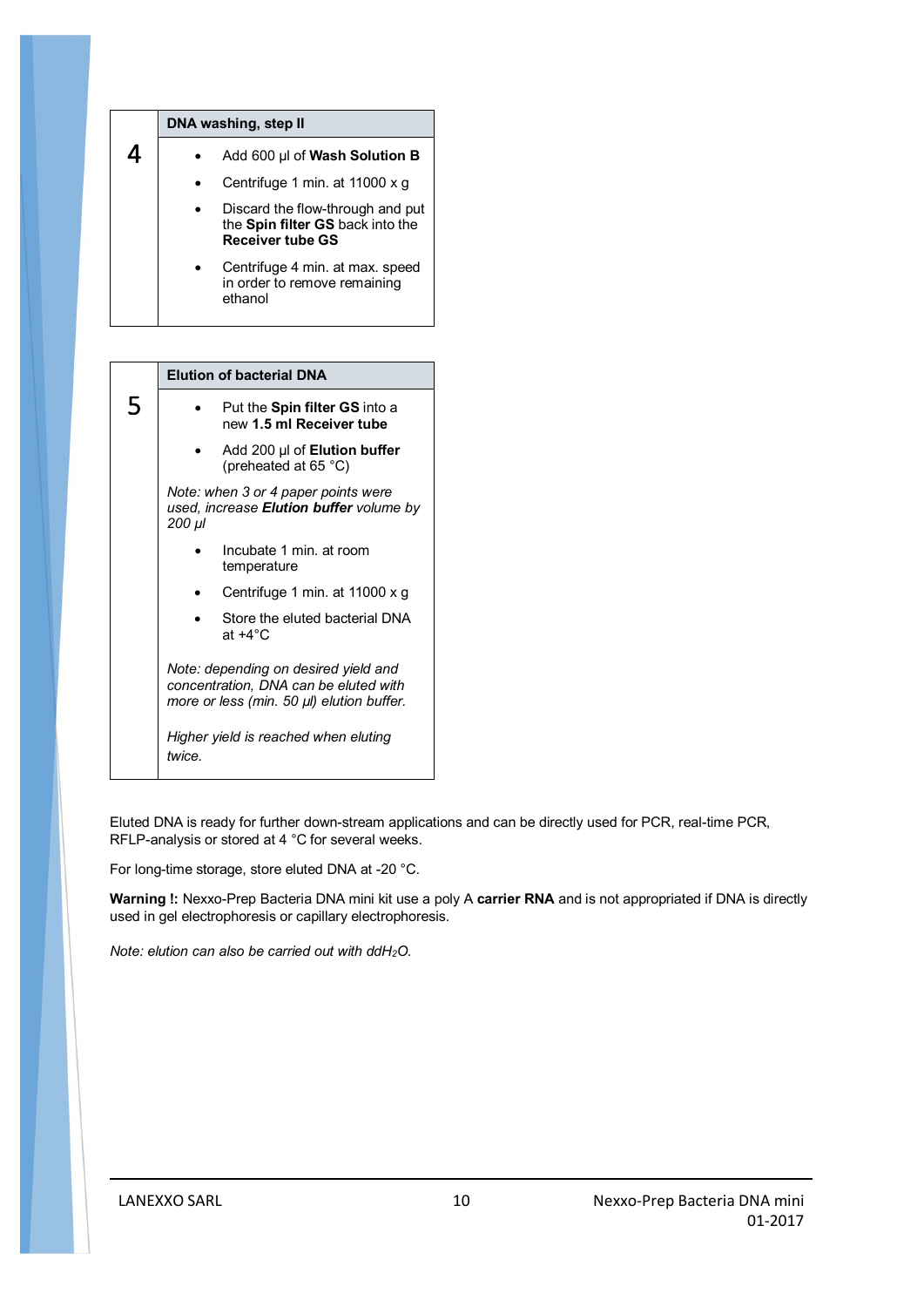## VIII. Protocol 5: bacterial DNA extraction from tissue biopsies(1-10 mg)

## **Before starting**

- **Ensure that reagents/buffers preparation** has been done (see chapter "Reagents and buffer solutions preparation", page 2).
- Check solutions for absence of precipitates before use. If necessary resuspend precipitates by heating (< 30 °C).

*Note: To prevent contamination, use new pipet tip for each pipetting step*

| <b>Tissue lysis</b>                                                               |
|-----------------------------------------------------------------------------------|
| Transfer $1 - 10$ mg tissue into<br>an Extraction tube                            |
| Add 400 µl of Resuspension<br><b>Buffer RSB</b>                                   |
| Vortex briefly (cap closed)                                                       |
| Incubate $30 - 60$ min. at 56 °C,<br>under continuous shacking                    |
| Note: increase incubation time until lysis<br>is complete                         |
| Incubate Extraction tube in a<br>heating block, 5 - 10 min. at<br>95 $^{\circ}$ C |
| Note: incubation under continuous<br>shaking increase lysis efficiency            |
| Centrifuge 1 min. at max. speed                                                   |
| Transfer the whole supernatant<br>into a 1.5 ml tube (not supplied)               |
| Note: don't transfer the pellet                                                   |

- Preheat a heating block or water bath (56 °C and 95 °C will be required).
- The last step needs **Elution buffer** heated at 65 °C. Warm up in due time required volume of **Elution buffer** in a 2 ml tube (tube not supplied).

#### **DNA adsorption to Spin filter GS**

- Add 400 µl of **Binding Solution XT** to the tube containing the supernatant
	- Vortex briefly

2

3

- Transfer the sample mixture into a **Spin Filter Set GS** (filter with tube)
- Incubate 1 min. at room temperature
- Centrifuge 2 min. at 11000 x g
- Discard the flow-through and put the **Spin filter GS** back into the **Receiver tube GS**

#### **DNA washing, step I**

- Add 500 µl of **Wash Solution A**
	- Centrifuge 1 min. at 11000 x g
	- Discard the flow-through and the receiver tube
	- Put the **Spin filter GS** into a new **Receiver tube GS**

Steps 4 to  $5 \rightarrow$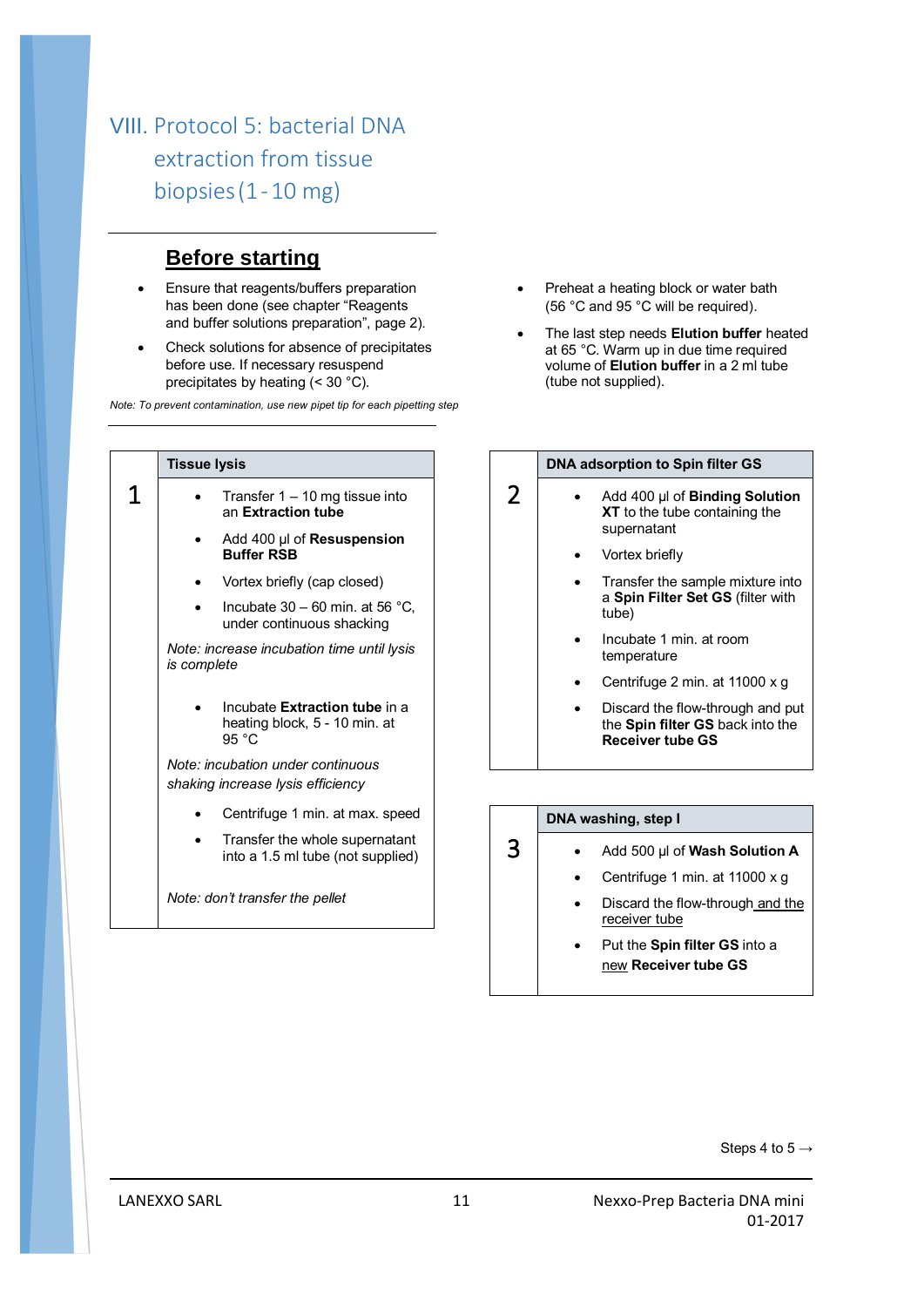| DNA washing, step II                                                                            |
|-------------------------------------------------------------------------------------------------|
| Add 600 µl of Wash Solution B                                                                   |
| Centrifuge 1 min. at 11000 x g                                                                  |
| Discard the flow-through and put<br>the Spin filter GS back into the<br><b>Receiver tube GS</b> |
| Centrifuge 4 min. at max. speed<br>in order to remove remaining<br>ethanol                      |

|   | <b>Elution of bacterial DNA</b>                                                                                            |
|---|----------------------------------------------------------------------------------------------------------------------------|
| 5 | Put the <b>Spin filter GS</b> into a<br>new 1.5 ml Receiver tube                                                           |
|   | Add $80 - 120$ µl of <b>Elution</b><br>buffer (preheated at 65 °C)                                                         |
|   | Incubate 1 min. at room<br>temperature                                                                                     |
|   | Centrifuge 1 min. at 11000 x q                                                                                             |
|   | Store the eluted bacterial DNA<br>at $+4^{\circ}$ C                                                                        |
|   | Note: depending on desired yield and<br>concentration, DNA can be eluted with<br>more or less (min. 50 µl) elution buffer. |

Eluted DNA is ready for further down-stream applications and can be directly used for PCR, real-time PCR, RFLP-analysis or stored at 4 °C for several weeks.

For long-time storage, store eluted DNA at -20 °C.

**Warning !:** Nexxo-Prep Bacteria DNA mini kit use a poly A **carrier RNA** and is not appropriated if DNA is directly used in gel electrophoresis or capillary electrophoresis.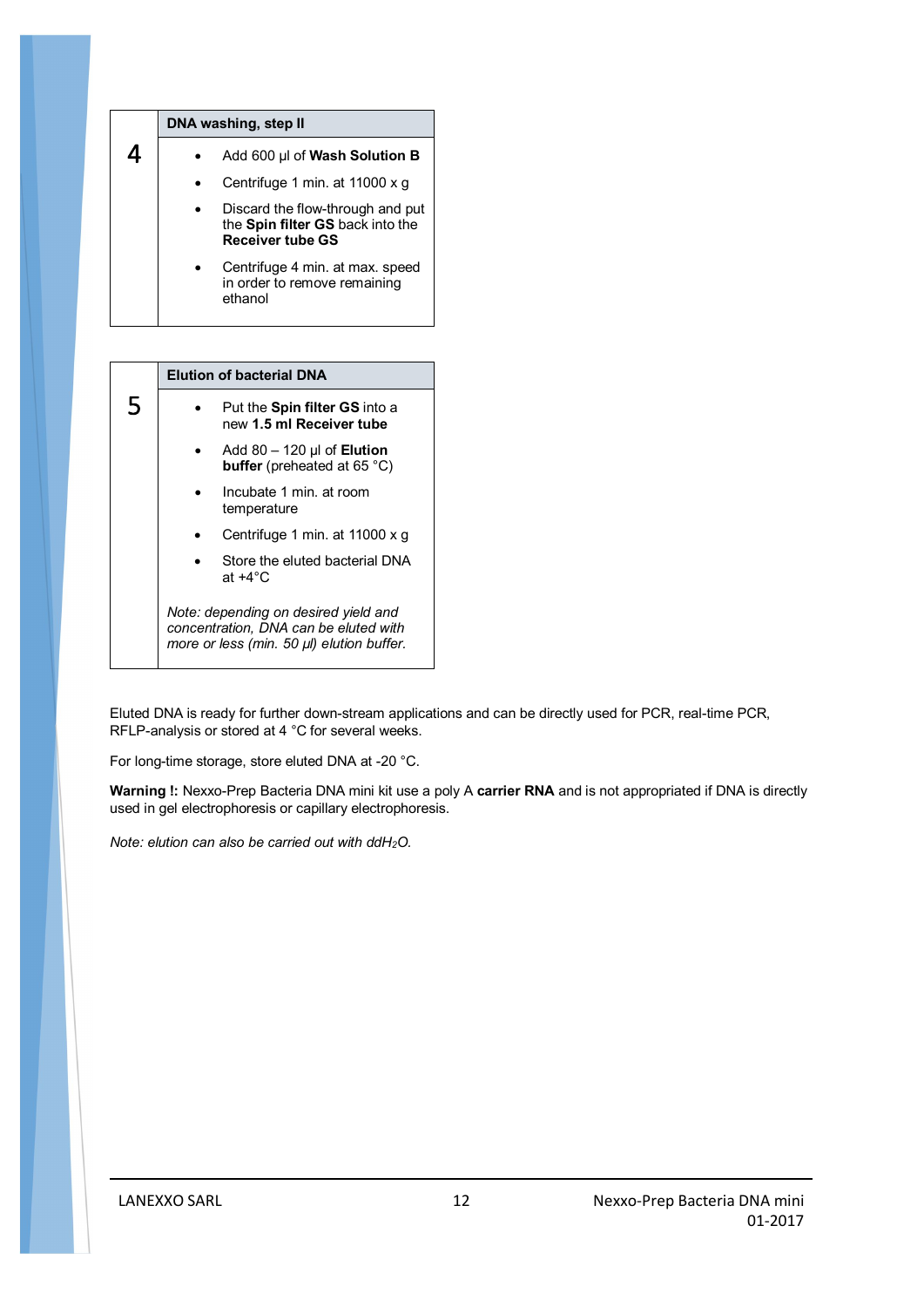## IX. Protocol 6: bacterial DNA extraction from paraffin embedded tissue

## **Before starting**

- **Ensure that reagents/buffers preparation** has been done (see chapter "Reagents and buffer solutions preparation", page 2).
- Check solutions for absence of precipitates before use. If necessary resuspend precipitates by heating (< 30 °C).

*Note: To prevent contamination, use new pipet tip for each pipetting step*

- Preheat a heating block or water bath (56 °C and 95 °C will be required).
- The last step needs **Elution buffer** heated at 65 °C. Warm up in due time required volume of **Elution buffer** in a 2 ml tube (tube not supplied).
- The first step needs octane and >96 % ethanol.

|   | Dewaxing                                                                                                 |
|---|----------------------------------------------------------------------------------------------------------|
| 1 | Transfer the sample into a 1.5<br>ml reaction tube (not supplied)                                        |
|   | Add 1 ml of octane                                                                                       |
|   | Vortex gently until paraffin is<br>dissolved and tissue looks<br>transparent (paraffin remains<br>white) |
|   | Centrifuge 2 min. at max. speed                                                                          |
|   | Remove delicately the<br>supernatant                                                                     |
|   | Note: repeat this step until paraffin is<br>completely removed                                           |
|   | Add $0.5$ ml of $>96$ % ethanol to<br>the pellet                                                         |
|   | Mix completely                                                                                           |
|   | Centrifuge briefly                                                                                       |
|   | Remove ethanol with a pipette                                                                            |
|   | Incubate the open tube at 56 °C<br>to remove the remaining ethanol                                       |

|                | <b>Tissue lysis</b>                                                     |
|----------------|-------------------------------------------------------------------------|
| $\overline{2}$ | Transfer the dewaxed tissue into<br>an Extraction tube                  |
|                | Add 400 µl of <b>Resuspension</b><br><b>Buffer RSB</b>                  |
|                | Vortex briefly (cap closed)                                             |
|                | Incubate $30 - 60$ min. at 56 °C.<br>under continuous shacking          |
|                | Note: increase incubation time until lysis<br>is complete               |
|                | Incubate Extraction tube in a<br>heating block, 5 - 10 min. at<br>95 °C |
|                | Note: incubation under continuous<br>shaking increase lysis efficiency  |
|                | Centrifuge 1 min. at max. speed                                         |
|                | Transfer the whole supernatant<br>into a 1.5 ml tube (not supplied)     |
|                | Note: don't transfer the pellet                                         |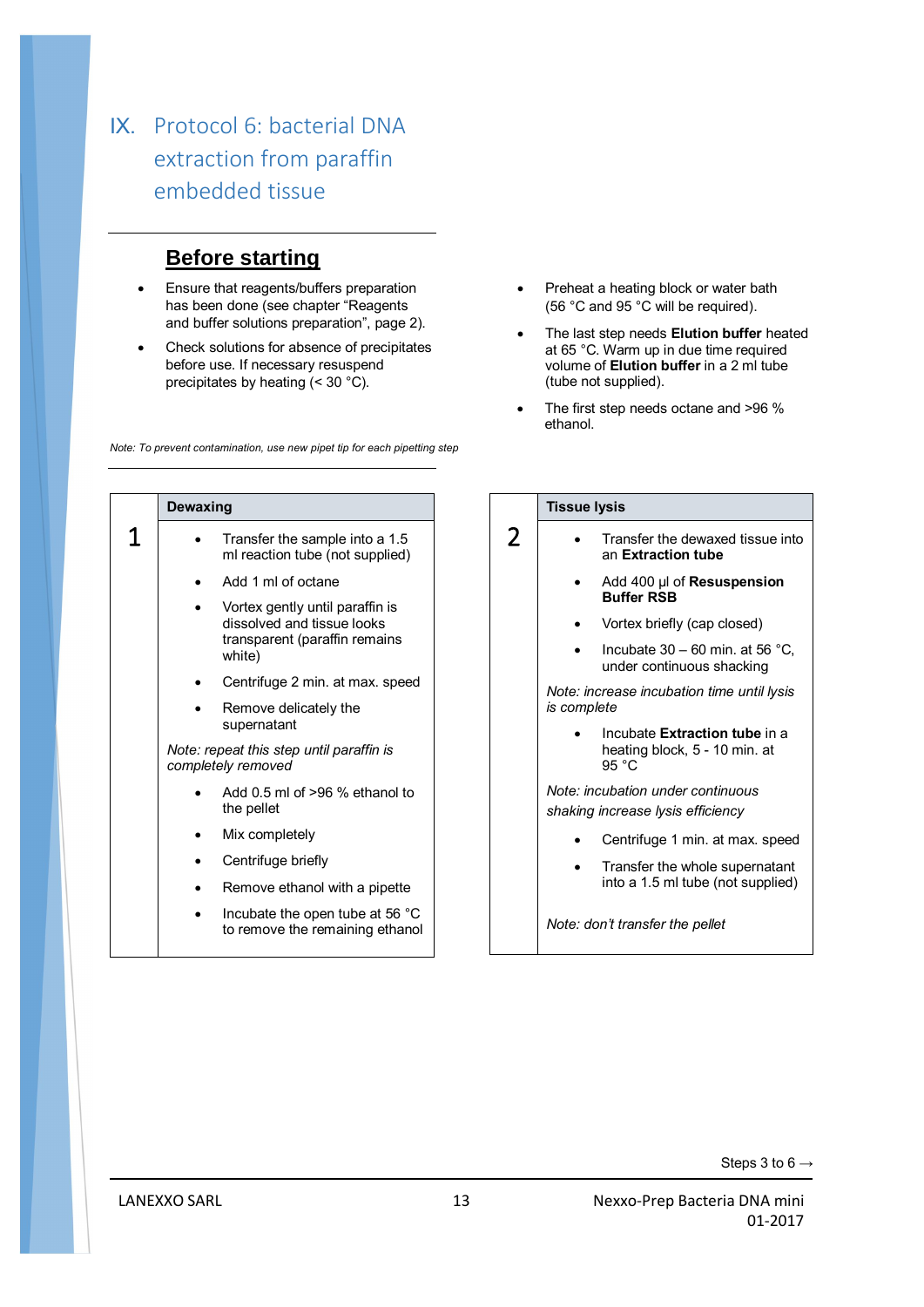| DNA adsorption to Spin filter GS                                                         |
|------------------------------------------------------------------------------------------|
| Add 400 µl of Binding Solution<br>XT to the tube containing the<br>supernatant           |
| Vortex briefly                                                                           |
| Transfer the sample mixture into<br>a Spin Filter Set GS (filter with<br>tube)           |
| Incubate 1 min. at room<br>temperature                                                   |
| Centrifuge 2 min. at 11000 x q                                                           |
| Discard the flow-through and put<br>the Spin filter GS back into the<br>Receiver tube GS |

#### **Elution of bacterial DNA**

6

- Put the **Spin filter GS** into a new **1.5 ml Receiver tube**
	- Add 80 120 µl of **Elution buffer** (preheated at 65 °C)
	- Incubate 1 min. at room temperature
	- Centrifuge 1 min. at 11000 x g
	- Store the eluted bacterial DNA at +4°C

*Note: depending on desired yield and concentration, DNA can be eluted with more or less (min. 50 µl) elution buffer.* 

| DNA washing, step I |                                                              |
|---------------------|--------------------------------------------------------------|
|                     | Add 500 µl of Wash Solution A                                |
|                     | Centrifuge 1 min. at 11000 x g                               |
|                     | Discard the flow-through and the<br>receiver tube            |
|                     | Put the <b>Spin filter GS</b> into a<br>new Receiver tube GS |

|   | DNA washing, step II |                                                                                                 |
|---|----------------------|-------------------------------------------------------------------------------------------------|
| 5 |                      | Add 600 µl of Wash Solution B                                                                   |
|   |                      | Centrifuge 1 min. at 11000 x g                                                                  |
|   |                      | Discard the flow-through and put<br>the Spin filter GS back into the<br><b>Receiver tube GS</b> |
|   | ethanol              | Centrifuge 4 min. at max. speed<br>in order to remove remaining                                 |

Eluted DNA is ready for further down-stream applications and can be directly used for PCR, realtime PCR, RFLP-analysis or stored at 4 °C for several weeks.

For long-time storage, store eluted DNA at -20 °C.

**Warning !:** Nexxo-Prep Bacteria DNA mini kit use a poly A **carrier RNA** and is not appropriated if DNA is directly used in gel electrophoresis or capillary electrophoresis.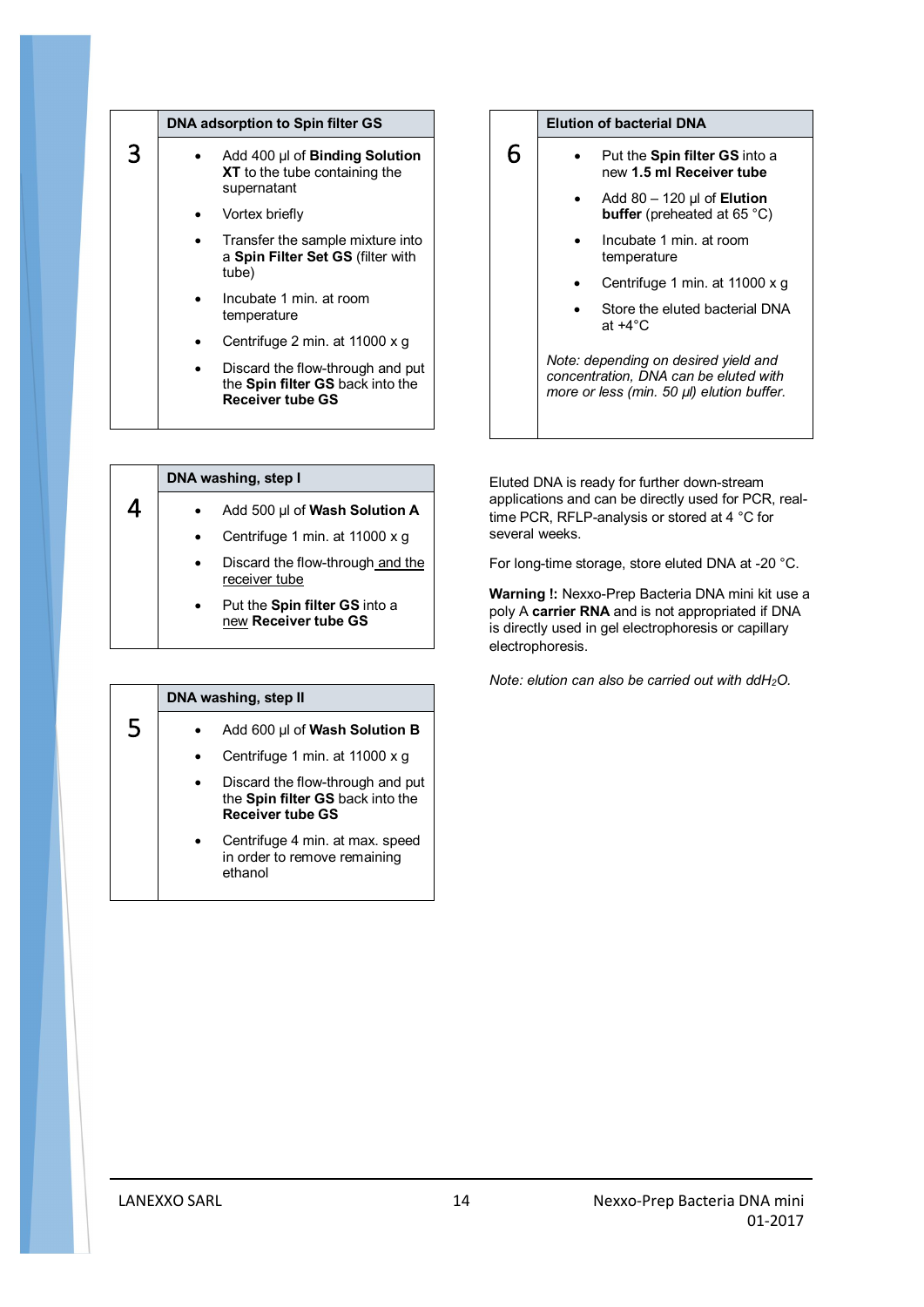## X. Protocol 7: bacterial DNA extraction from urine sample

## **Before starting**

- **Ensure that reagents/buffers preparation** has been done (see chapter "Reagents and buffer solutions preparation", page 2).
- Check solutions for absence of precipitates before use. If necessary resuspend precipitates by heating (< 30 °C).

*Note: To prevent contamination, use new pipet tip for each pipetting step*

- Preheat a heating block or water bath (37 °C, 65 °C and 95 °C will be required).
- The last step needs **Elution buffer** heated at 65 °C. Warm up in due time required volume of **Elution buffer** in a 2 ml tube (tube not supplied).

|   | Preparation of the urine sample                                                                                  |
|---|------------------------------------------------------------------------------------------------------------------|
| T | Transfer $15 - 50$ ml of the urine<br>sample in an appropriate tube                                              |
|   | Centrifuge 15 min. at 1300 x g                                                                                   |
|   | Carefully decant the supernatant,<br>without disturbing the pellet<br>(sediment)                                 |
|   | Resuspend the pellet (sediment)<br>with 3 ml of 1X PBS                                                           |
|   | Centrifuge 5 min. at 1300 x g                                                                                    |
|   | Carefully decant the whole<br>supernatant by inverting the tube,<br>then keep the tube inverted a few<br>minutes |
|   | Proceed with step 2a (Gram<br>positive bacteria) or step 2b<br>(Gram negative bacteria)                          |

Depending on bacteria type, proceed with step 2a (Gram +) or step 2b (Gram **-**)

|    | Lysis of Gram positive bacteria                                                                                                                               |  |
|----|---------------------------------------------------------------------------------------------------------------------------------------------------------------|--|
| 2a | Add 400 µl of <b>Resuspension</b><br><b>Buffer RSB</b> to the pellet                                                                                          |  |
|    | Resuspend the pellet by pipetting<br>up and down                                                                                                              |  |
|    | Transfer the entire suspension in<br>an Extraction tube                                                                                                       |  |
|    | Vortex briefly                                                                                                                                                |  |
|    | Incubate in a heating block, 10<br>min. at 37 $^{\circ}$ C                                                                                                    |  |
|    | Incubate in a heating block, 10<br>min. at 65 °C (if the transition<br>from 37 °C to 65 °C is very time-<br>consuming, increase incubation<br>time by 2 min.) |  |
|    | Note: if the transition from 37 °C to 65 °C<br>is longer than 7 min., increase incubation<br>time by more than 2 min.                                         |  |
|    | Incubate Extraction tube in a<br>heating block, 5 - 10 min. at<br>95 °C                                                                                       |  |
|    | Note: incubation under continuous<br>shaking increase lysis efficiency                                                                                        |  |
|    | $D_{\text{model}}$ with $\lambda$ and $D_{\text{model}}$ <b>DAIA</b>                                                                                          |  |

 Proceed with step 3 **« DNA adsorption to Spin filter GS »**

Steps 2b to  $6 \rightarrow$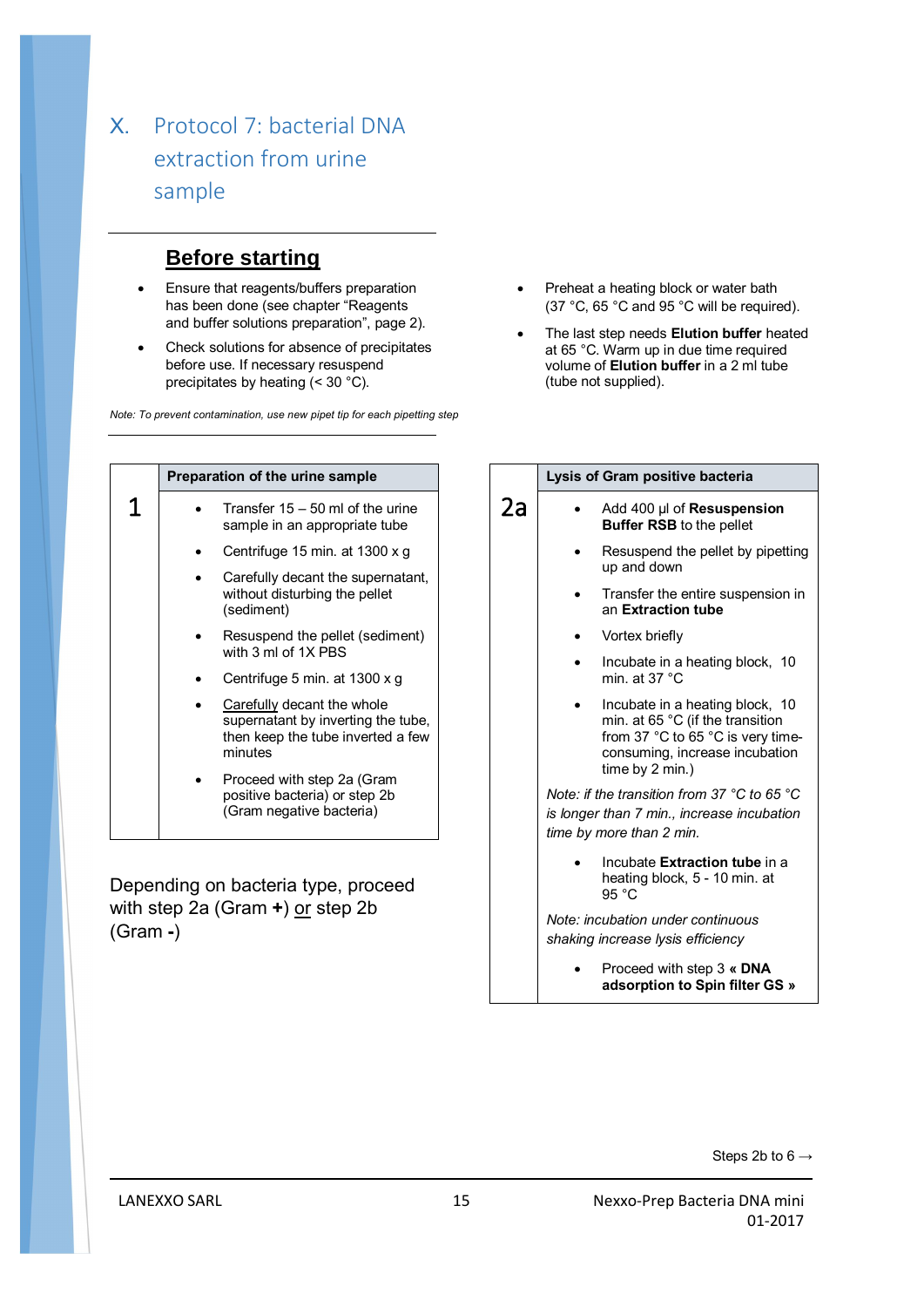|                | Lysis of Gram negative bacteria                                         |  |
|----------------|-------------------------------------------------------------------------|--|
| 2 <sub>b</sub> | Add 400 µl of <b>Resuspension</b><br><b>Buffer RSB</b> to the pellet    |  |
|                | Resuspend the pellet by<br>pipetting up and down                        |  |
|                | Transfer the entire suspension<br>in an Extraction tube                 |  |
|                | Vortex briefly                                                          |  |
|                | Incubate in a heating block, 10<br>min. at 65 $^{\circ}$ C              |  |
|                | Incubate Extraction tube in a<br>heating block, 5 - 10 min. at<br>95 °C |  |
|                | Note: incubation under continuous<br>shaking increase lysis efficiency  |  |
|                | Proceed with step 3 « DNA<br>adsorption to Spin filter GS »             |  |

|   | DNA adsorption to Spin filter GS |                                                                                              |
|---|----------------------------------|----------------------------------------------------------------------------------------------|
| 3 |                                  | Add 400 µl of Binding Solution<br>xт                                                         |
|   |                                  | Vortex briefly                                                                               |
|   |                                  | Transfer the entire sample<br>mixture into a Spin Filter Set<br><b>GS</b> (filter with tube) |
|   |                                  | Incubate 1 min. at room<br>temperature                                                       |
|   |                                  | Centrifuge 2 min. at 11000 x q                                                               |
|   |                                  | Discard the flow-through and put<br>the Spin filter GS back into the<br>Receiver tube GS     |

| DNA washing, step I |                                                       |  |
|---------------------|-------------------------------------------------------|--|
|                     | Add 500 µl of Wash Solution A                         |  |
|                     | Centrifuge 1 min. at 11000 x g                        |  |
|                     | Discard the flow-through and the<br>receiver tube     |  |
|                     | Put the Spin filter GS into a<br>new Receiver tube GS |  |

#### **DNA washing, step II**

5

6

- Add 600 µl of **Wash Solution B**
	- Centrifuge 1 min. at 11000 x g
	- Discard the flow-through and put the **Spin filter GS** back into the **Receiver tube GS**
	- Centrifuge 4 min. at max. speed in order to remove remaining ethanol



- new **1.5 ml Receiver tube**
	- Add 100 µl of **Elution buffer** (preheated at 65 °C)
	- Incubate 1 min. at room temperature
	- Centrifuge 1 min. at 11000 x g
	- Store the eluted bacterial DNA at +4°C

*Note: depending on desired yield and concentration, DNA can be eluted with more (max. 200 µl) or less (min. 50 µl) elution buffer.* 

*Higher yield is reached when eluting twice (2 x 100 µl for instance).*

Eluted DNA is ready for further down-stream applications and can be directly used for PCR, realtime PCR, RFLP-analysis or stored at 4 °C for several weeks.

For long-time storage, store eluted DNA at -20 °C.

**Warning !:** Nexxo-Prep Bacteria DNA mini kit use a poly A **carrier RNA** and is not appropriated if DNA is directly used in gel electrophoresis or capillary electrophoresis.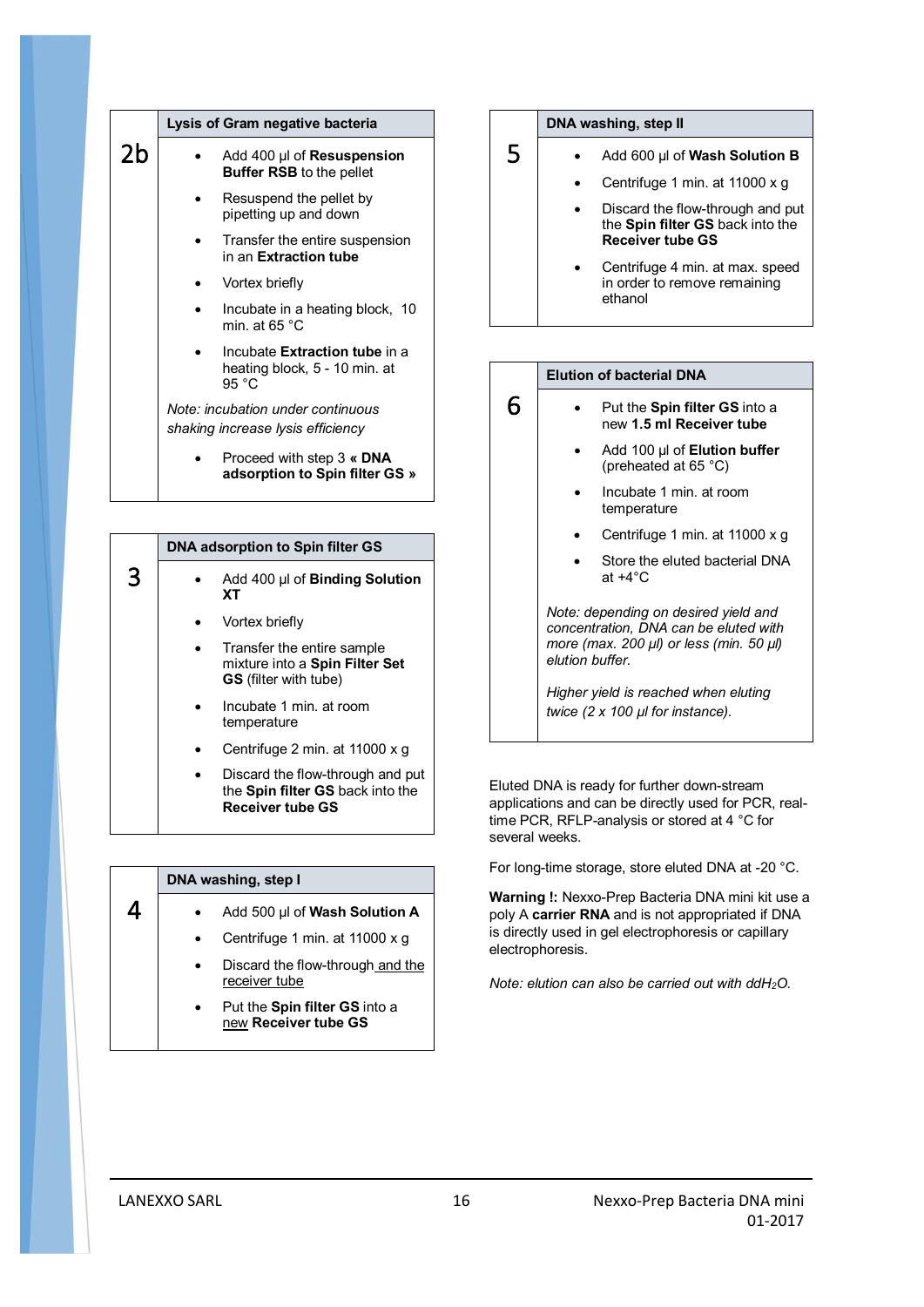## XI. Protocol 8: bacterial DNA extraction from water sample (more than 1 liter)

## **Before starting**

- Ensure that reagents/buffers preparation has been done (see chapter "Reagents and buffer solutions preparation", page 2).
- Check solutions for absence of precipitates before use. If necessary resuspend precipitates by heating (< 30 °C).

*Note: To prevent contamination, use new pipet tip for each pipetting step*

|  | Preparation of the water sample                                                                                  |
|--|------------------------------------------------------------------------------------------------------------------|
|  | Use a standard approach<br>(filtration, centrifugation ) to<br>concentrate the water sample<br>(e.g. 1 liter)    |
|  | Centrifuge in a 50 ml tube to get<br>a pellet                                                                    |
|  | Carefully decant the supernatant,<br>without disturbing the pellet<br>(sediment)                                 |
|  | Resuspend the pellet (sediment)<br>with 10 ml of 1X PBS                                                          |
|  | Centrifuge 5 min. at 1300 x g                                                                                    |
|  | Carefully decant the whole<br>supernatant by inverting the tube,<br>then keep the tube inverted a few<br>minutes |
|  | Proceed with step 2a (Gram<br>positive bacteria) or step 2b<br>(Gram negative bacteria)                          |

Depending on bacteria type, proceed with step 2a (Gram **+**) or step 2b (Gram **-**)

- Preheat a heating block or water bath (37 °C, 65 °C and 95 °C will be required).
- The last step needs **Elution buffer** heated at 65 °C. Warm up in due time required volume of **Elution buffer** in a 2 ml tube (tube not supplied).

### 2a Add 400 µl of **Resuspension Buffer RSB** to the pellet Resuspend the pellet by pipetting up and down Transfer the entire suspension in an **Extraction tube** Vortex briefly

**Lysis of Gram positive bacteria**

- Incubate in a heating block, 10 min. at 37 °C
- Incubate in a heating block, 10 min. at 65 °C (if the transition from 37 °C to 65 °C is very timeconsuming, increase incubation time by 2 min.)

*Note: if the transition from 37 °C to 65 °C is longer than 7 min., increase incubation time by more than 2 min.*

> Incubate **Extraction tube** in a heating block, 5 - 10 min. at 95 °C

*Note: incubation under continuous shaking increase lysis efficiency* 

> Proceed with step 3 **« DNA adsorption to Spin filter GS »**

> > Steps 2b to  $6 \rightarrow$